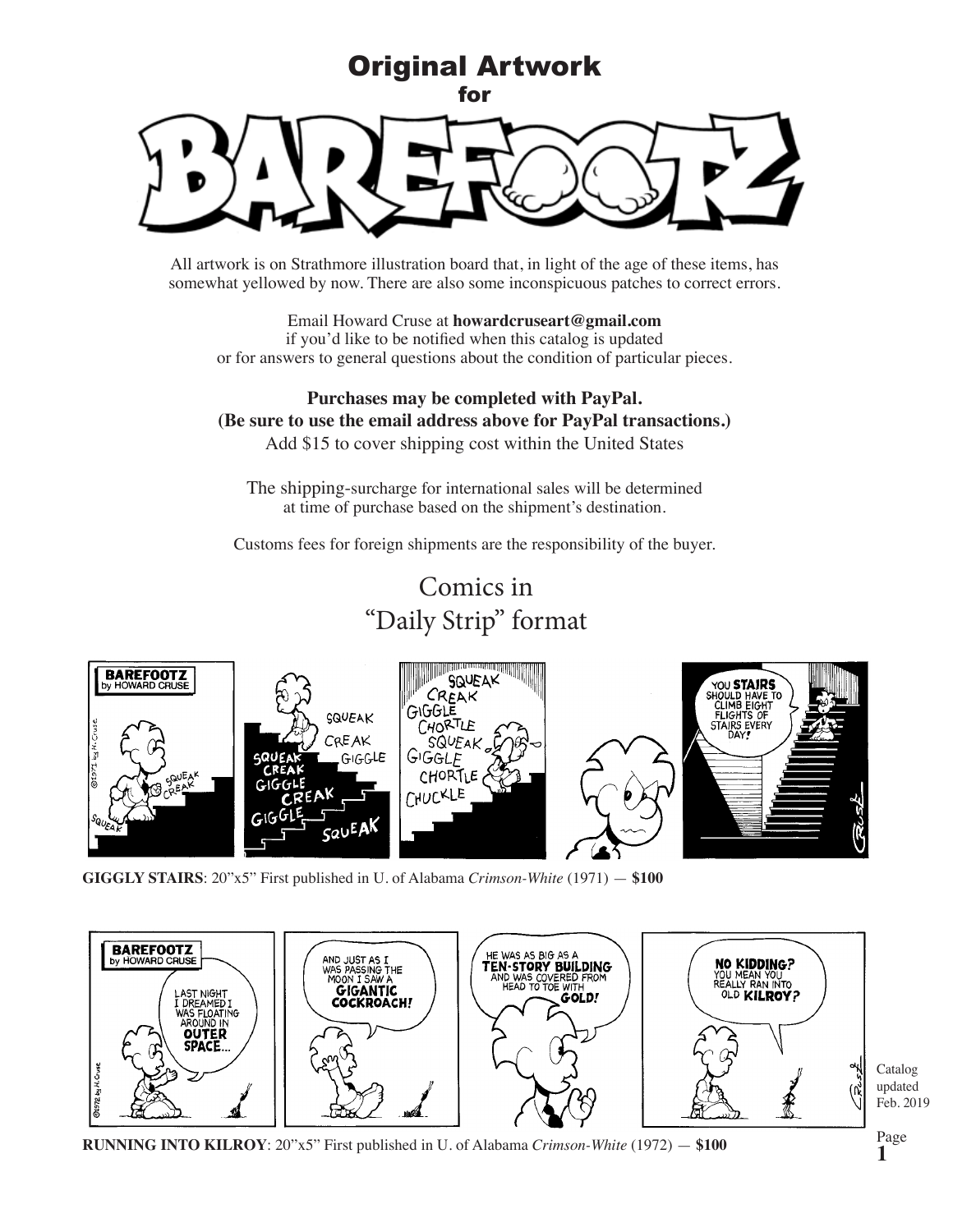

**OUT OF HER MIND:** 20"x5" First published in U. of Alabama *Crimson-White* (1972) — \$100



**SEXUAL FRUSTRATION:** 20"x5" First published in U. of Alabama *Crimson-White* (1971) — **\$100**



**TITLE** 20"x5" First published in U. of Alabama *Crimson-White* (1971) — \$100



Catalog updated Feb. 2019

**CRASHING WITH BAREFOOTZ:** 20"x5" First published in U. of Alabama *Crimson-White* (1971) — **\$100**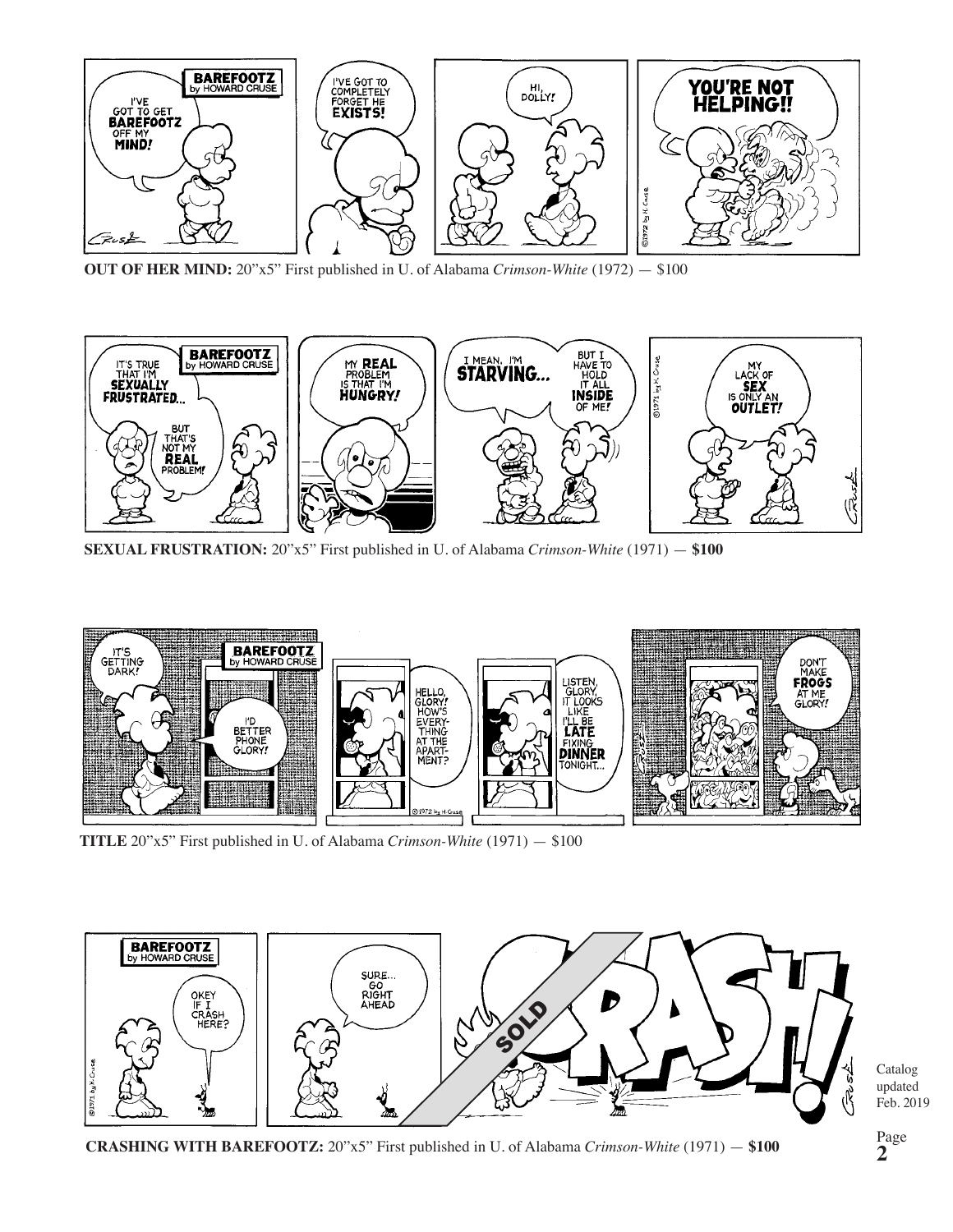

**BETTER VIEWS FOR GROWN-UPS:** 20"x5" First published in U. of Alabama *Crimson-White* (1972) — **\$100**



**ABOUT THE RELATIONSHIP:** 20"x5" First published in U. of Alabama *Crimson-White* (1971) — **\$100**



**NO FLEAS ON GLORY:** 20"x5" First published in U. of Alabama *Crimson-White* (1971) — **\$100**



Catalog updated Feb. 2019

**MUGGING BY MOONLIGHT:** 17.5"x4.5" Syndicated to college and underground papers by Alternative Press Syndicate (1972)—**\$100**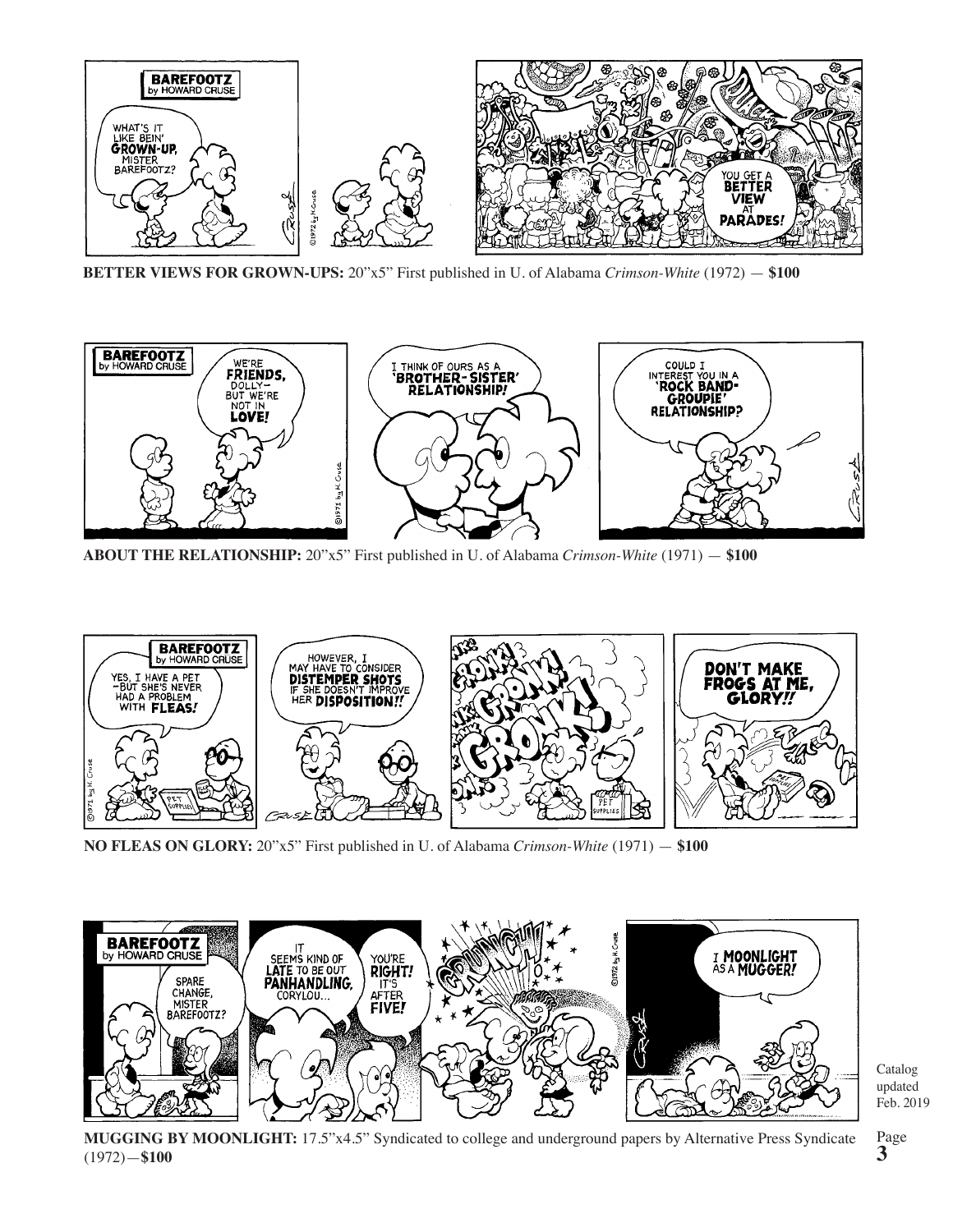

**QUILT MUNCHIES:** 17.5"x4.5" Syndicated to college and underground papers by Alternative Press Syndicate (1972)—**\$100**



**BIRTH CHART:** 17.5"x4.5" Syndicated to college and underground papers by Alternative Press Syndicate (1972)—**\$100**



**OCEAN SOUNDS:** 17.5"x4.5" Syndicated to college and underground papers by Alternative Press Syndicate (1972)—**\$100**



**THE CLOCK:** 17.5"x4.5" Syndicated to college and underground papers by Alternative Press Syndicate (1972)—**\$100**

Feb. 2019 Page **4**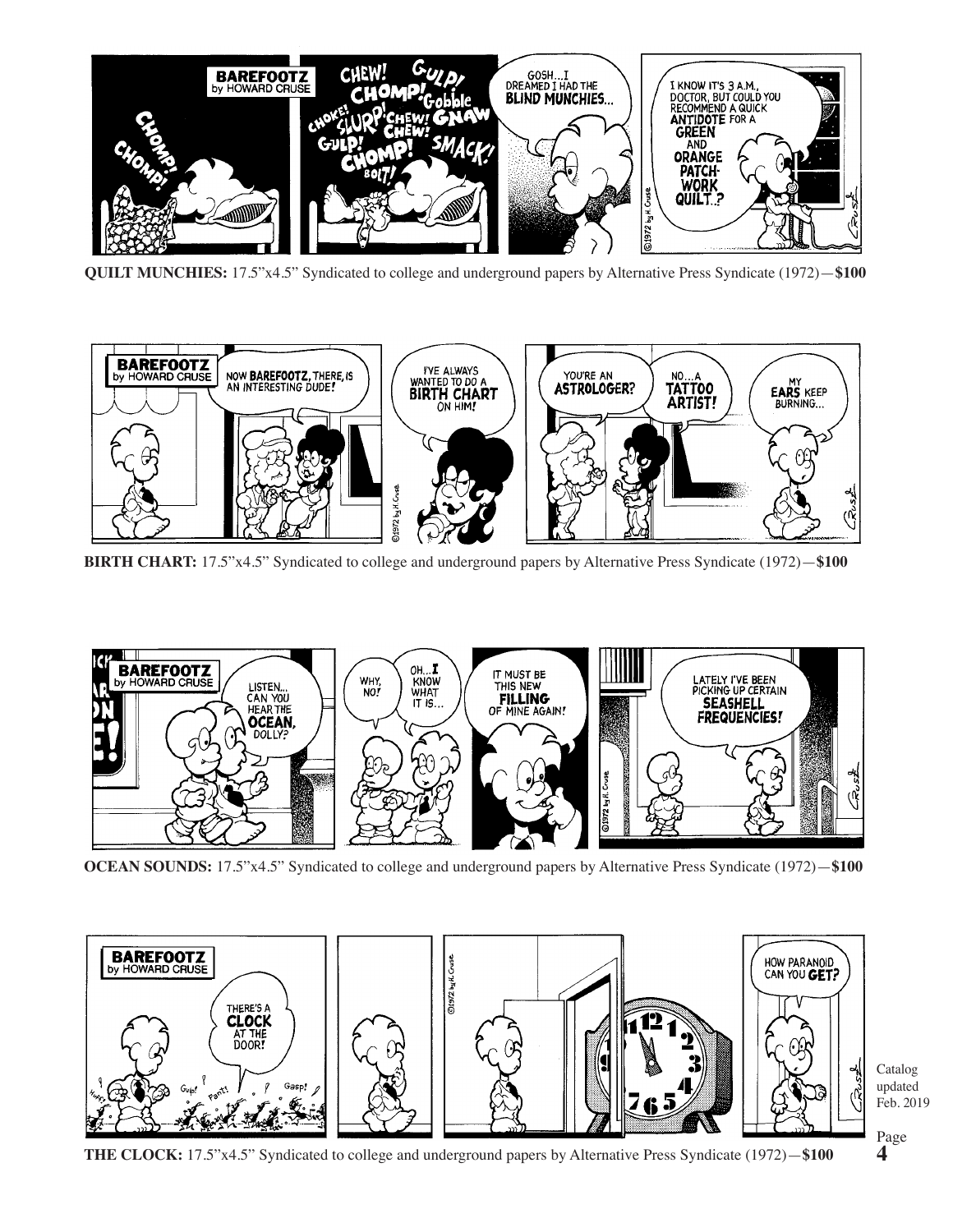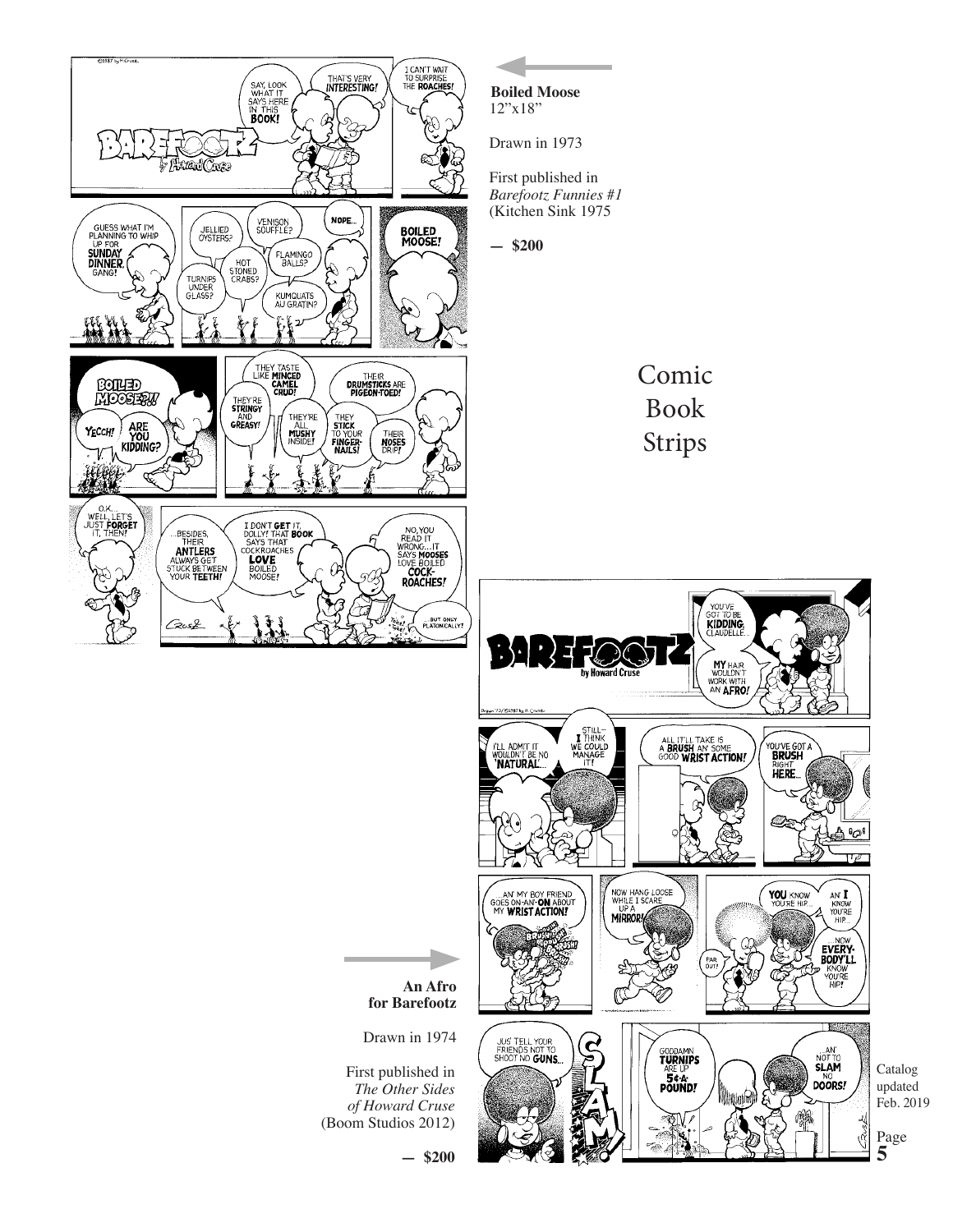

**Bedtime for Roaches** / 19.75"x14" / Drawn in 1977 First published in *The Other Sides of Howard Cruse* (Boom Studios 2012) **— \$200**

Half-page Strips

**Glory Is Sick** / 19.75"x14" / Drawn in 1977 First published in *Barefootz Funnies #3* (Kitchen Sink 1979) **— \$200**



Catalog updated Feb. 2019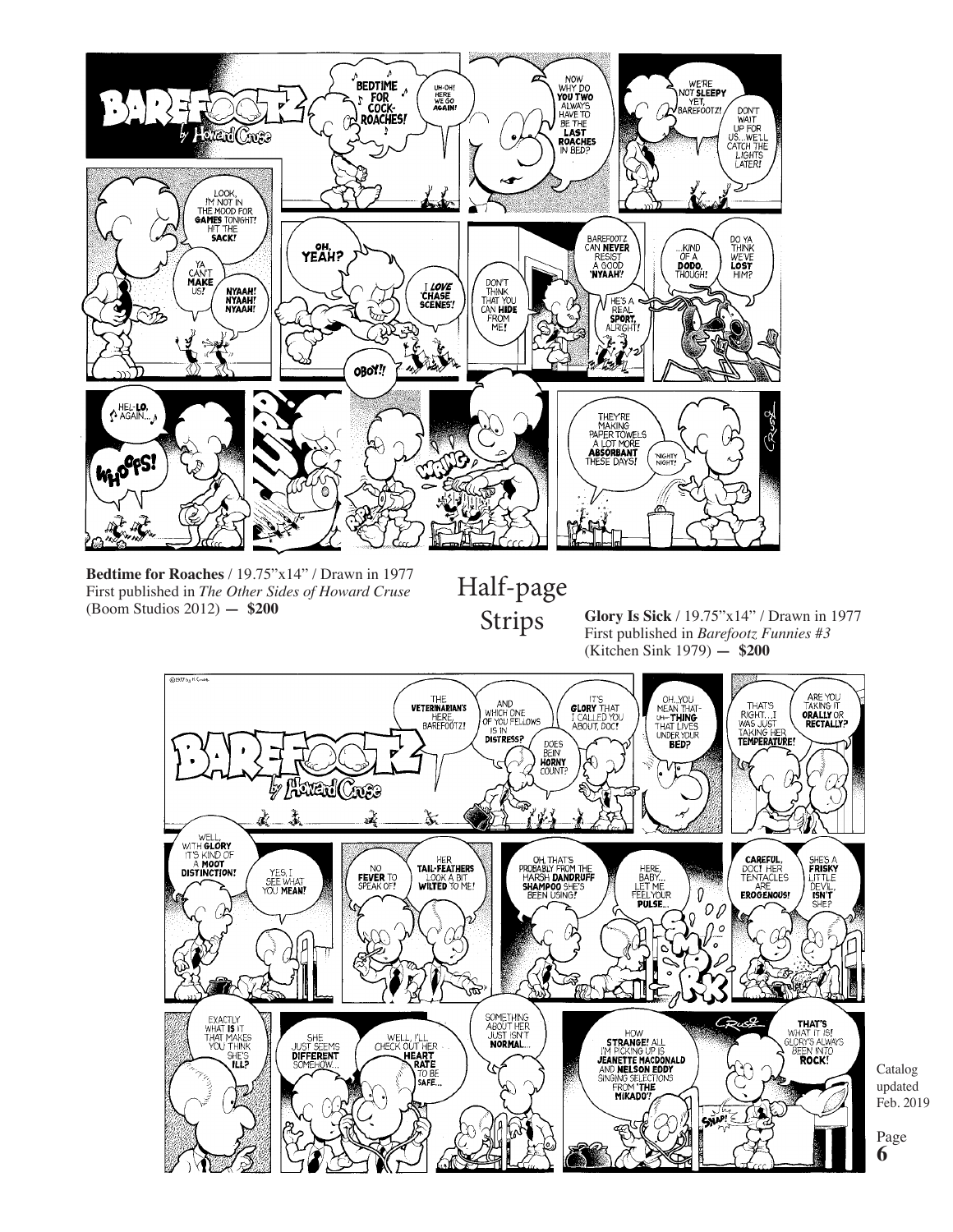## "Barefootz Redux" Strips

## Created in 1985 for a newspaper syndication proposal



**At The Burger Joint:** 16.375"x12.25" Created in 1985 for syndication proposal — **\$200**



**Long Lost Siblings:** 12.25"x4" Created in 1985 for syndication proposal — **\$100**

Catalog updated Feb. 2019